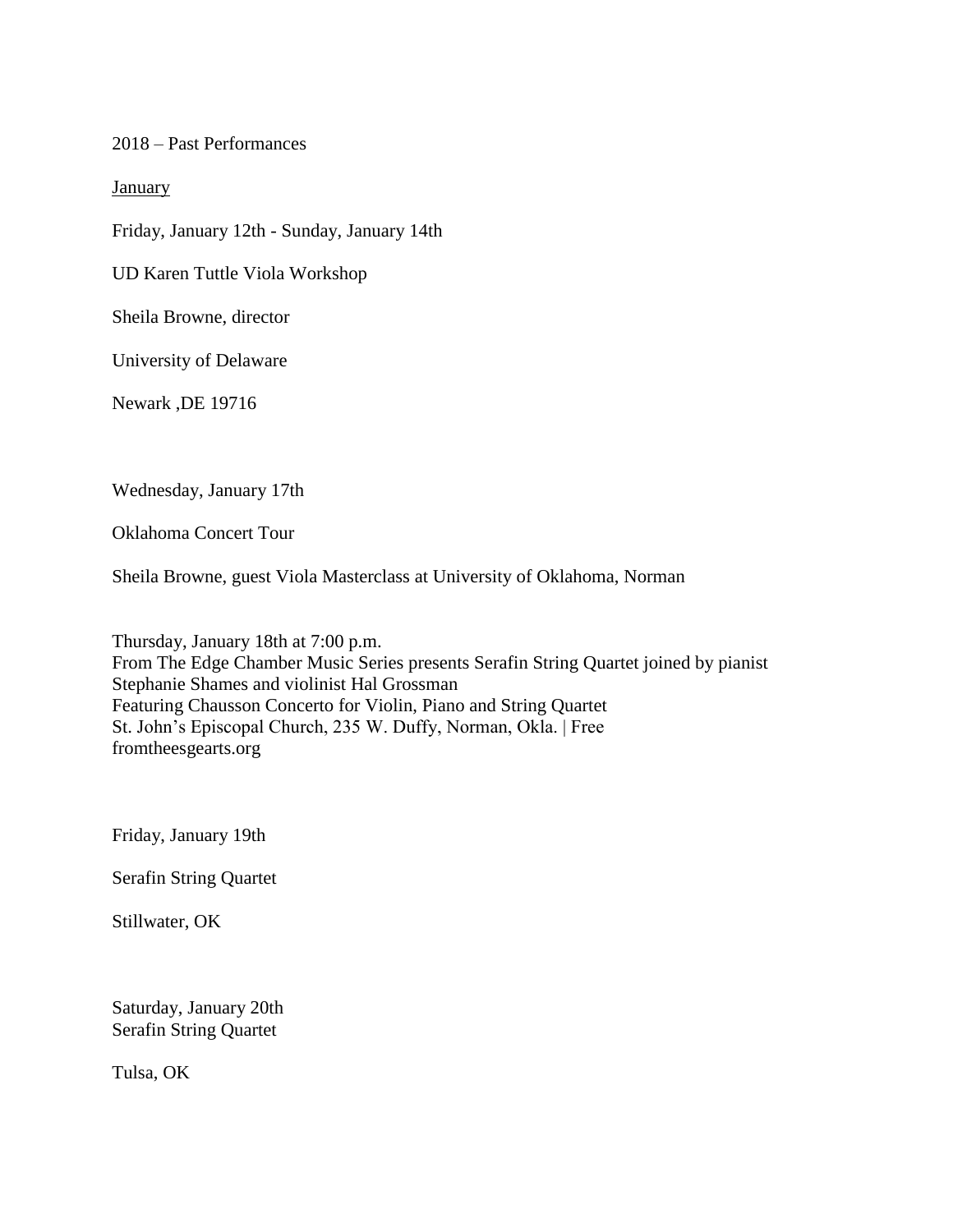Monday, January 29th The College of Physicians of Philadelphia present Serafin String Quartet Featuring Mozart String Quartet in Bb Major, K. 458 "Hunt"; Shostakovich String Quartet No.7, Op. 108; and Brahms String Quartet No. 2 in A Minor 19 South 22nd Street, Philadelphia, PA 19103 Tickets \$15-29 www.collegeofphysicians.org

January 31st

The Music School of Delaware Tony Simmons Annual Memorial Concert

Dvorak Piano Quintet

February

Wednesday, February 14th

Serafin String Quartet and Guest Masterclass, Sheila Browne, viola

University of Florida - Gainesville

Thursday, February 15th

Rutenberg Recital Series

Barnes Recital Hall

University of South Florida, Tampa

Sunday, February 18th St. Paul's Episcopal Church presents Serafin String Quartet joined by pianist Roberta Rust Featuring "Danzas de Panama" by William Grant Still, Brahms String Quartet in A Minor Op. 51 #2, and Piano Quintet in A Major, Op. 81 by Antonin Dvorak St. Paul's Episcopal Church, 188 South Swinton Ave, Delray Beach, FL 33444 Tickets: \$5-\$20 www.stpaulsdelray.org

Sunday, February 25th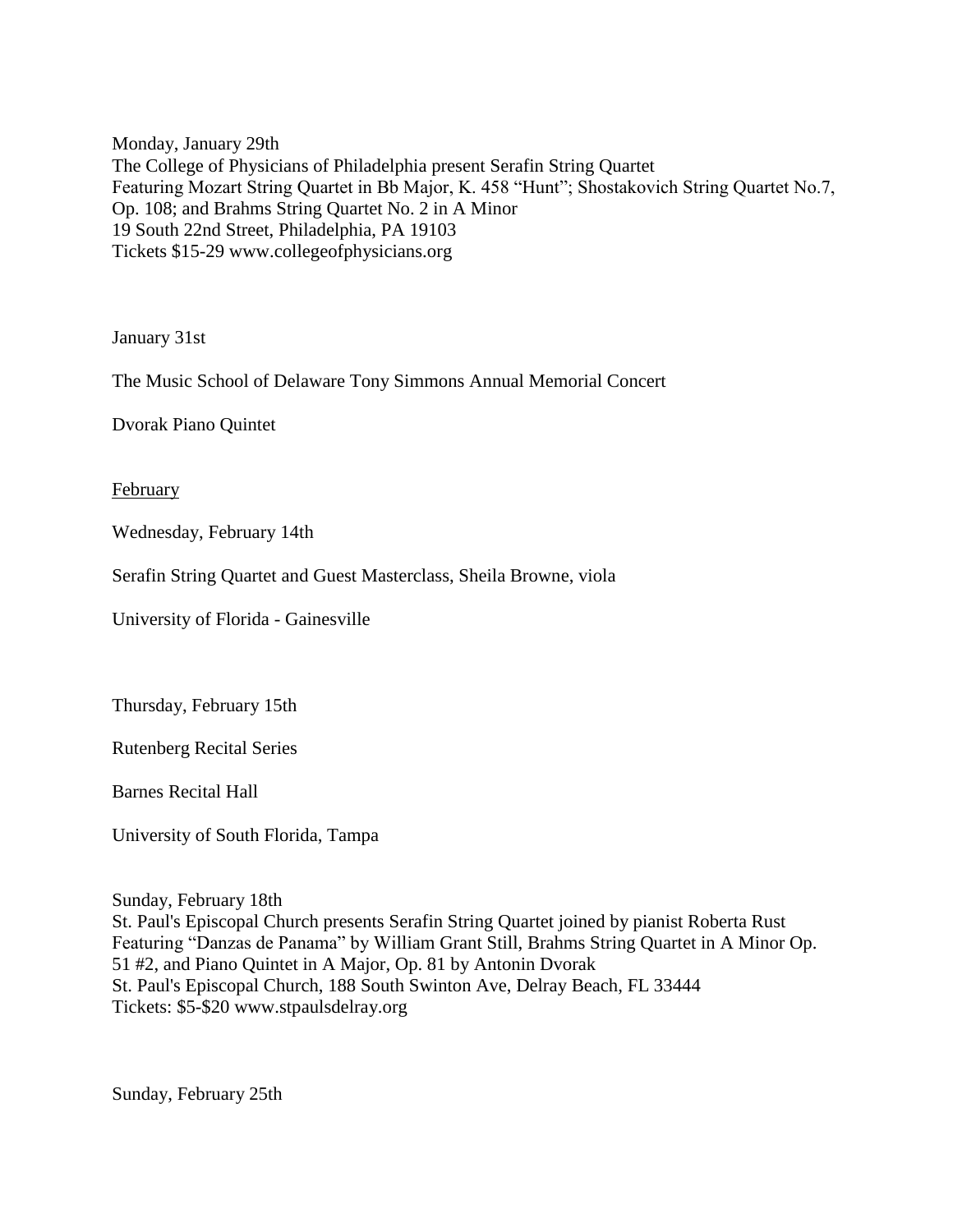Andrea Clearfield's Salon in Philadelphia

Sheila Browne, viola

# March

Saturday, March 10th at 8 PM

Women in Music

University of Delaware

Gore Recital Hall

Convergences for Viola and Piano, Andrea Clearfield

Julie Nishimura, piano

Monday, March 12th at 8 p.m.

Tiger Lily Concert

University of Delaware

Gore Recital Hall

Convergences for Viola and Piano, Andrea Clearfield

Julie Nishimura, piano

Tuesday, March 13th at 7:30 p.m. Private Concert Crosslands Concert Series presents Serafin String Quartet

Tuesday, March 20th at 8:00 p.m. University of Delaware presents Serafin String Quartet joined by Hal Grossman, violin, and Julie Coucheron, piano Featuring Chausson Concerto for Violin, Piano and Quartet, and Sibelius String Quartet in d Minor, Op. 56 "Intimate Voices"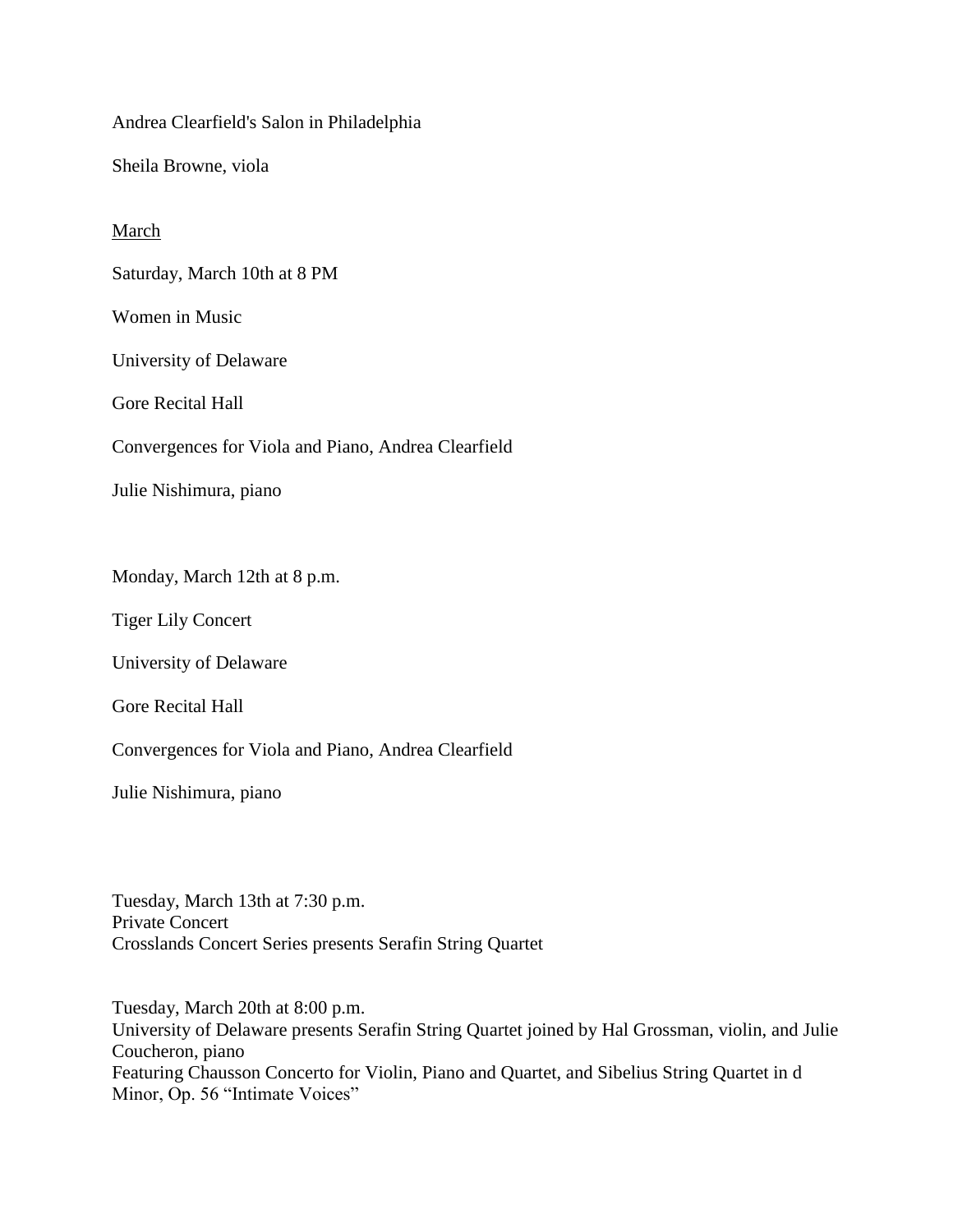The University of Delaware's Roselle Center for the Arts: Gore Recital Hall 130 Amstel Avenue, Newark, DE, 19716 Tickets: Adults, \$15; Srs/UD Staff & Alum, \$10; Students, \$5

April

Monday, April 2 12-1:45 p.m.

7 p.m. Guest Artist Recital, Lecture Hall

Guest Artist Viola Masterclass

University of Maryland School of Music, College Park, MD Sheila Browne, Viola, Julie Nishimura, Piano Works of Bach, Clearfield, Rochberg.

Saturday, April 14th at 8:00 p.m. World Cafe Live presents SSQ World Cafe Live Upstairs, 3025 Walnut Street, Philadelphia, PA Tickets at worldcafelive.com/philadelphia/

Sunday, April 22nd at 3 PM in the Mansion

Cabrini University Concert Series

Radnor, PA

Works by Rachmaninoff and Bach

Rach the Bach!

Sheila Browne, viola

Barbara Browne, piano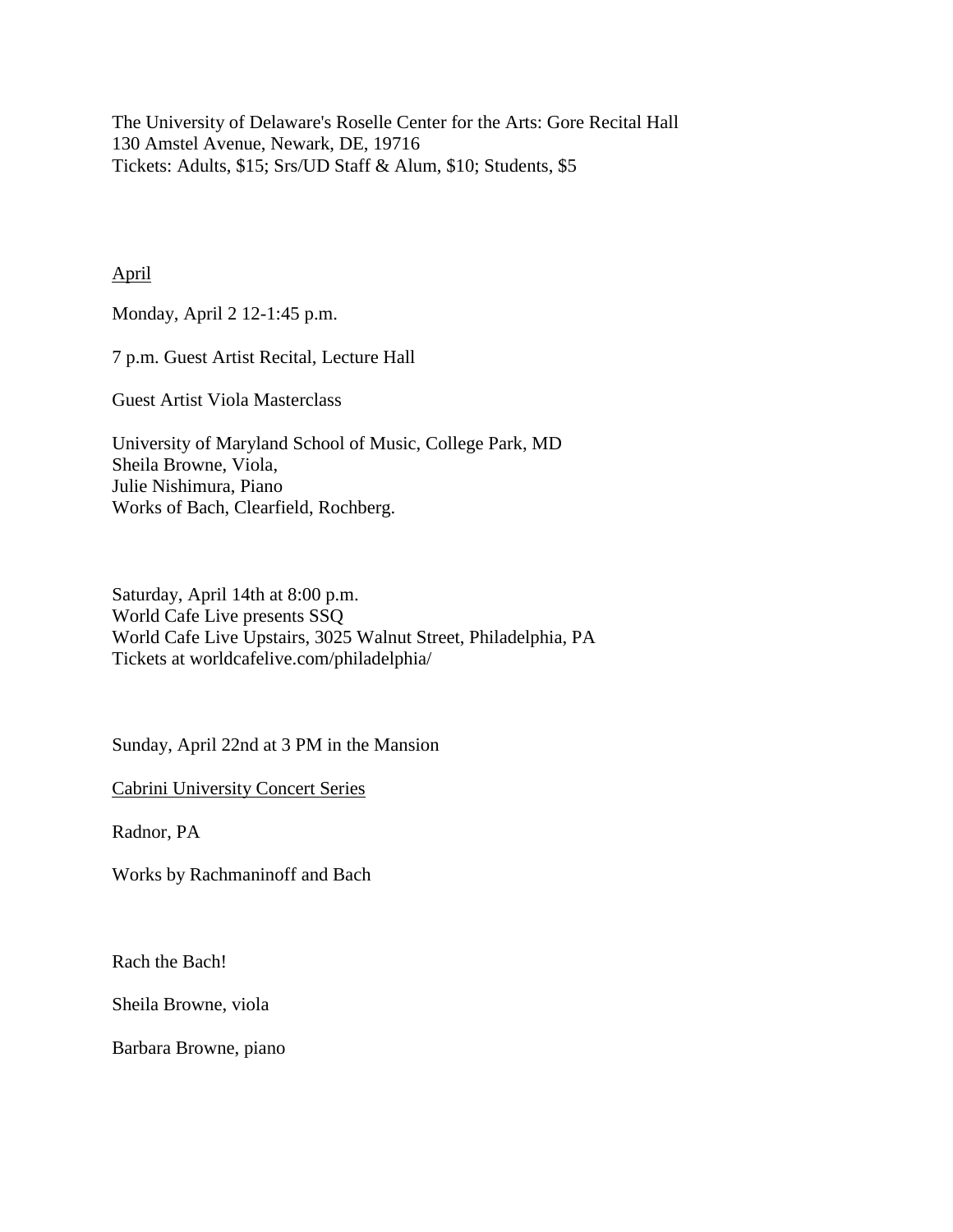Works: Rachmaninoff Cello Sonata, Bach Cello Suite in D Minor, Bach Gamba Sonata in G Minor

Saturday, April 28th at 3:00 p.m.

MPCS: Xiang Gao and Friends: A Special Event and Season Finale

Spohr nonet with Baltimore Symphony Players

Including the Brahms G Minor Piano Quartet

May

Saturday, May 19, 2018 at 7:30 p.m. The Arts at Trinity presents Serafin String Quartet Featuring Beethoven String Quartet in G Major, Op. 18, No. 2; Bartok String Quartet No.3; and Beethoven String Quartet in a minor, Op. 132 Trinity Episcopal Church, 1108 N. Adams Street, Wilmington, DE 19801 Free, donations appreciated www.theartsattrinity.org

June

June 1-3 2018

Techne Music Festival

Moravian College

Bethlehem, PA

Wednesday, June 13th - Saturday, 16th 2018

Colburn School in Los Angeles, CA

American Viola Society Festival

Presentation: *Rochberg Coordinated* by Sheila Browne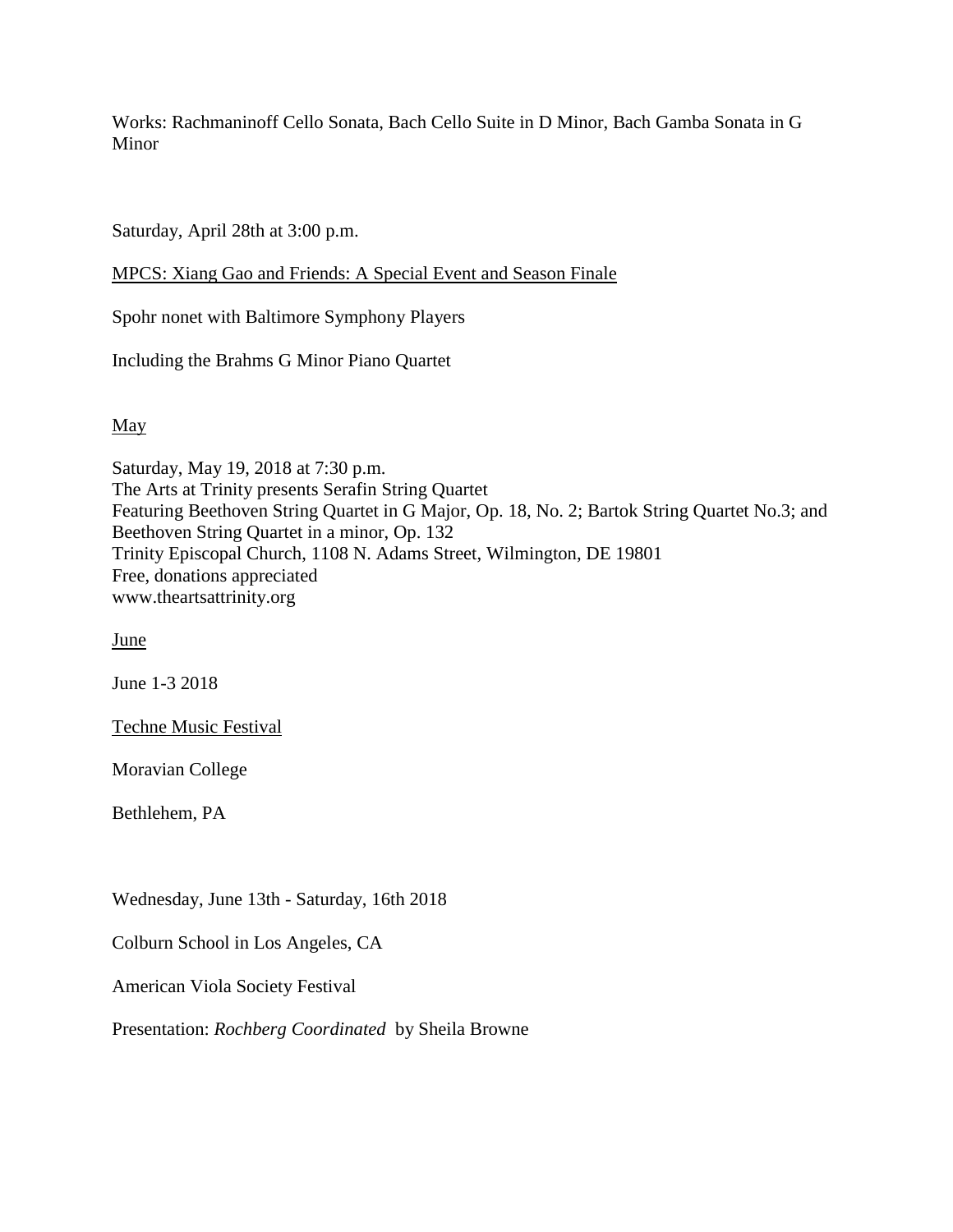Green Mountain Chamber Music Festival Sunday, June 24th - Sunday, July 22nd 2018 Burlington, VT

Wednesday, June 27th 2018

Convergence for Viola and Piano by Andrea Clearfield

Sheila Browne, viola with Juliana Osinchuk, piano

North of History Salon

New York, NY

## July

July 25th - August 5th Master Players International Festival University of Delaware Newark, DE

Newly offered this year: Karen Tuttle Intensive sessions with Juilliard alum viola faculty: Sheila Browne, Susan DuBois

Master Players International Festival

Friday, July 28, 2018 at 7 p.m.

University of Delaware Gore Recital Hall, Newark, DE

Le Grand Tango- Astor Piazzolla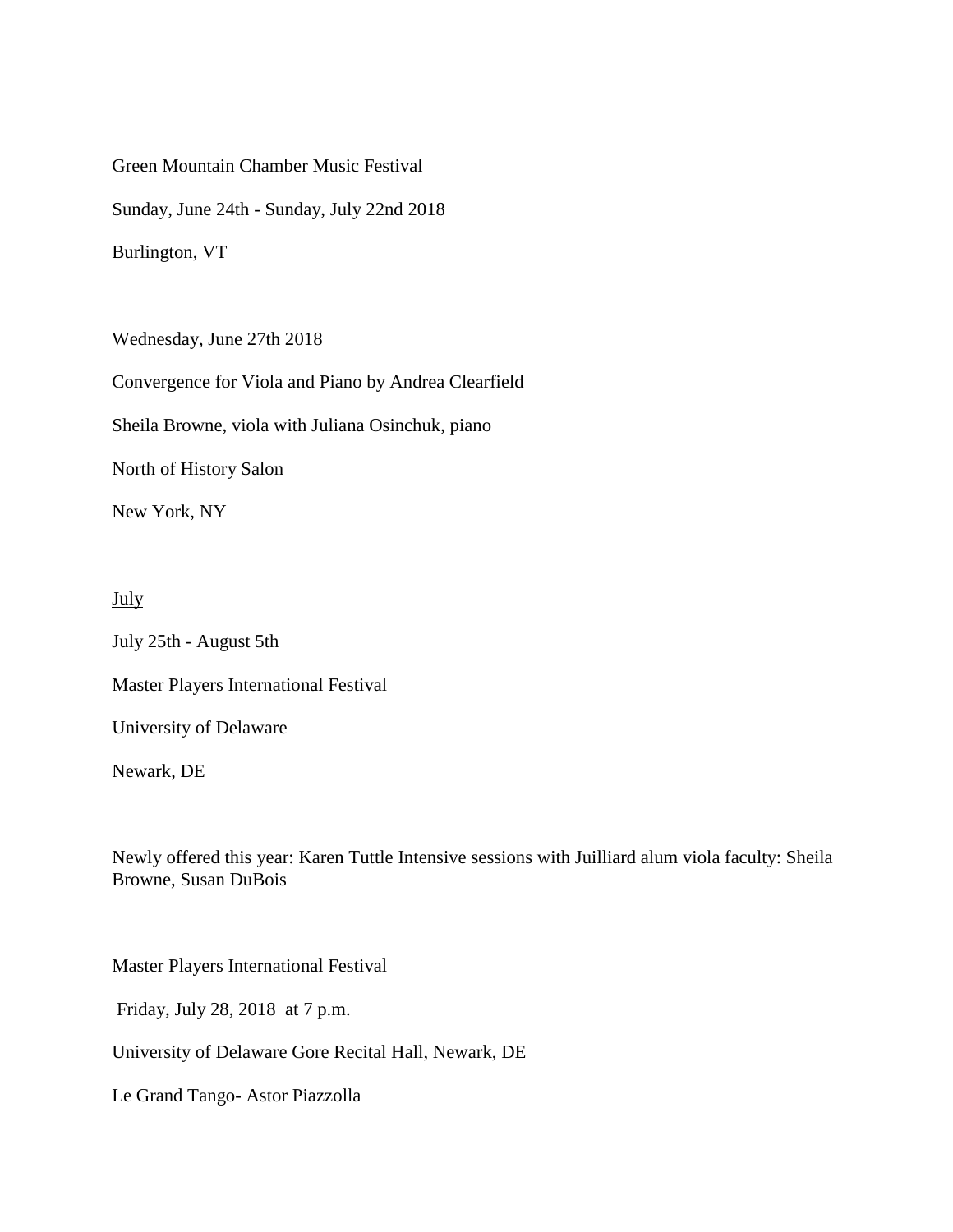Sheila Browne,viola

Matthew Brower, piano

Monday, July 30, 2018 at 7 p.m. University of Delaware Gore Recital Hall, Newark, DE

Piano Quartet in G minor , K. 478 - W. A. Mozart

Tim Kantor, violin

Sheila Browne, viola

Colin Carr, cello

Charles Abramovic, piano

Friday, August 3, 2018 at 7 p.m.

University of Delaware Gore Recital Hall, Newark, DE

String Quartet, Op 59. 3 L. van Beethoven

HaiXin Wu, James Stern,

Sheila Browne, viola

Bo Li, cello

August

Saturday, August 11, 2018 at 1 p.m. Philadelphia Arts Alliance@UArts: Works in Progress 251 S.18th St

Browne Sisters: Sheila and Barbara Browne Rachmaninoff Cello Sonata for Viola and Piano ( transcribed)

Sunday, August 19 at 10 a.m.

Wesminster Presbyterian Church, Wilmington, DE

Month of Musical Masterpieces: Sonata for Viola and Piano- Henri Vieuxtemps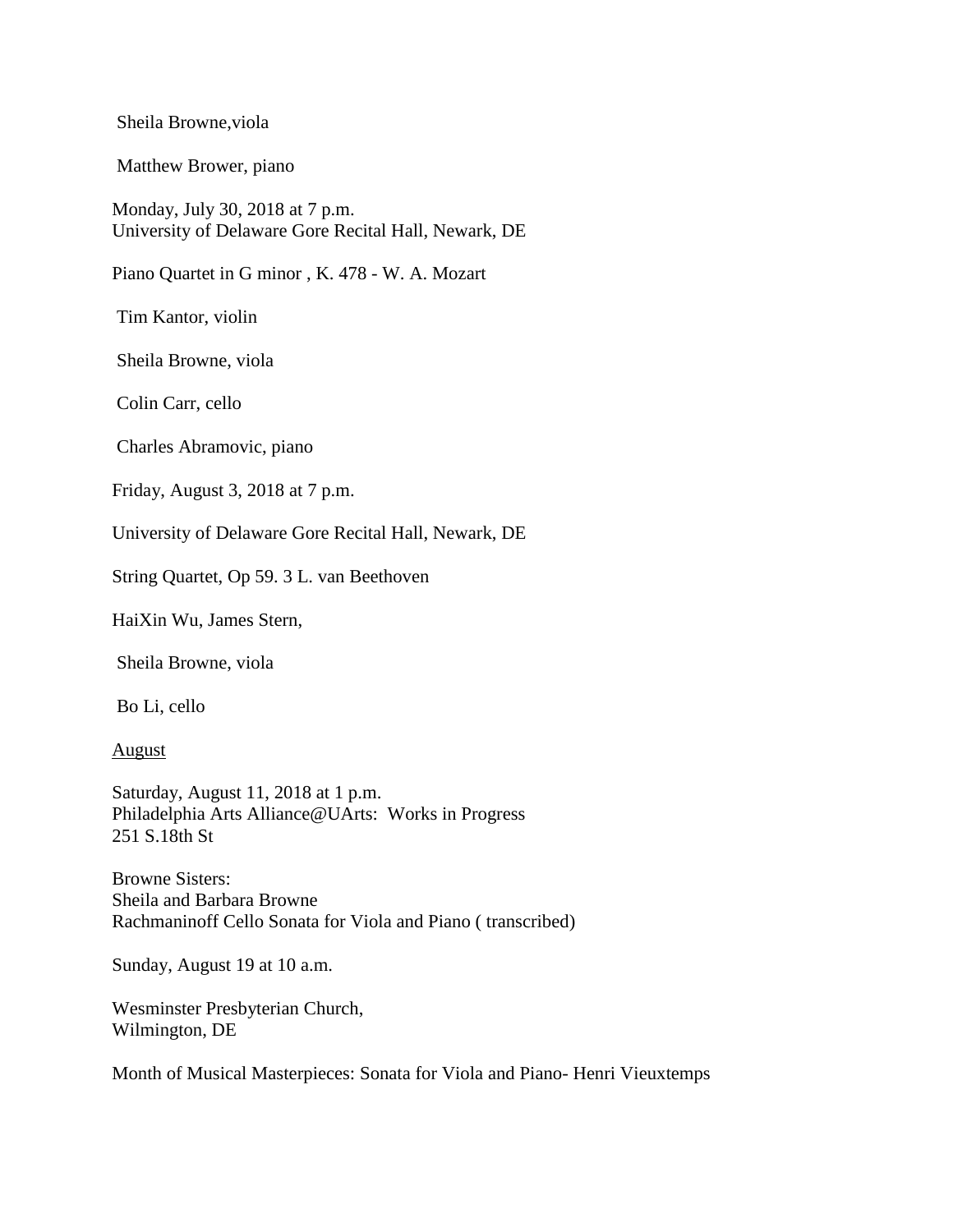Sheila Browne, viola

Paul Fleckenstein, piano

#### **September**

Friday September 14th, 8 p.m. Gala Celebration Concert Mitchell Hall, University of Delaware Newark, DE

Sheila Browne, Viola, Julie Nishimura, piano Brahms Scherzo

UD Events Calendar

Friday September 28th 8 p.m. Gore Recital Hall, Roselle Center for The Arts University of Delaware, Newark, DE Faculty Recital Sheila Browne, Viola, Julie Nishimura, Piano

Works of Hummel, Brahms, Clearfield, Clarke, Piazzolla

UD Events Calendar

Mid-West Tour: -Sunday, September 30, 2018 Harper Hall, Lawrence University Conservatory of Music, Appleton, WI

Guest Viola Masterclass at 12:30 pm. Guest Artist Recital at 6 pm. Works of Hummel, Brahms, Rochberg, Clearfield, Clarke

Sheila Browne, viola

Julie Nishimura, piano

October

-Tuesday, October 2nd & 3rd, 2018 Luther College Decorah, IA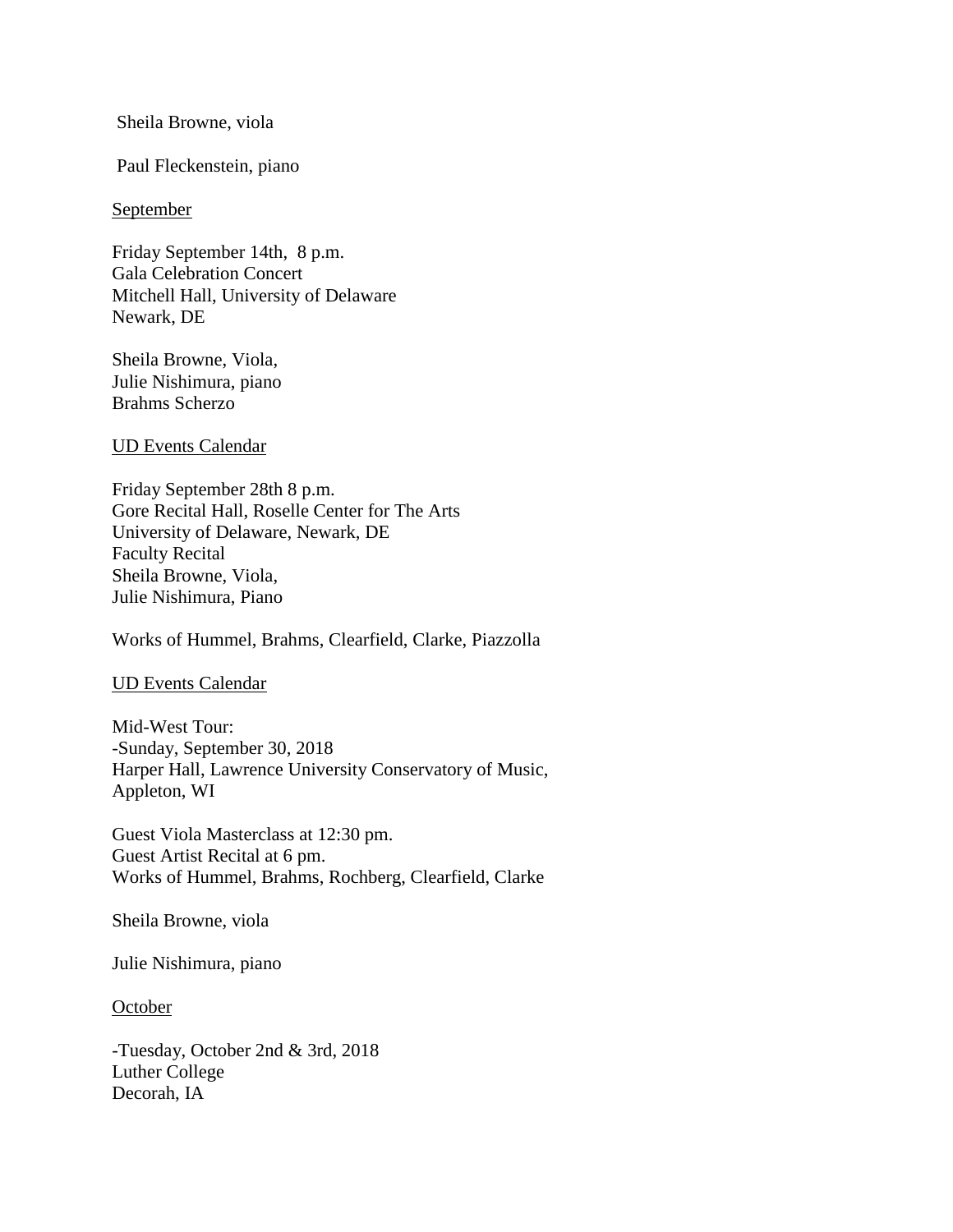Guest Viola Masterclass, Guest Recital

-Thursday, October 4, 2018 University of Minnesota Guest Artist Masterclass, Recital

Sunday October 28th 7 p.m. Andrea Clearfield's Salon Philadelphia, PA Sheila Browne, Viola, Julie Nishimura, piano Convergence by Andrea Clearfield

November

Sunday, November 4, 2018, 2 p.m. Rowan University Glassboro, NJ

Leo Smit Concerto for Viola and Orchestra

Sheila Browne, viola soloist Rowan String Chamber Orchestra Timothy Schwarz, conductor

Tuesday, November 13th, 2018, 8 p.m.

Bernstein 100th Birth Anniversary Concert

Gore Recital Hall, Roselle Center for The Arts University of Delaware, Newark DE

Sheila Browne, viola

Juliana Osinchuk, piano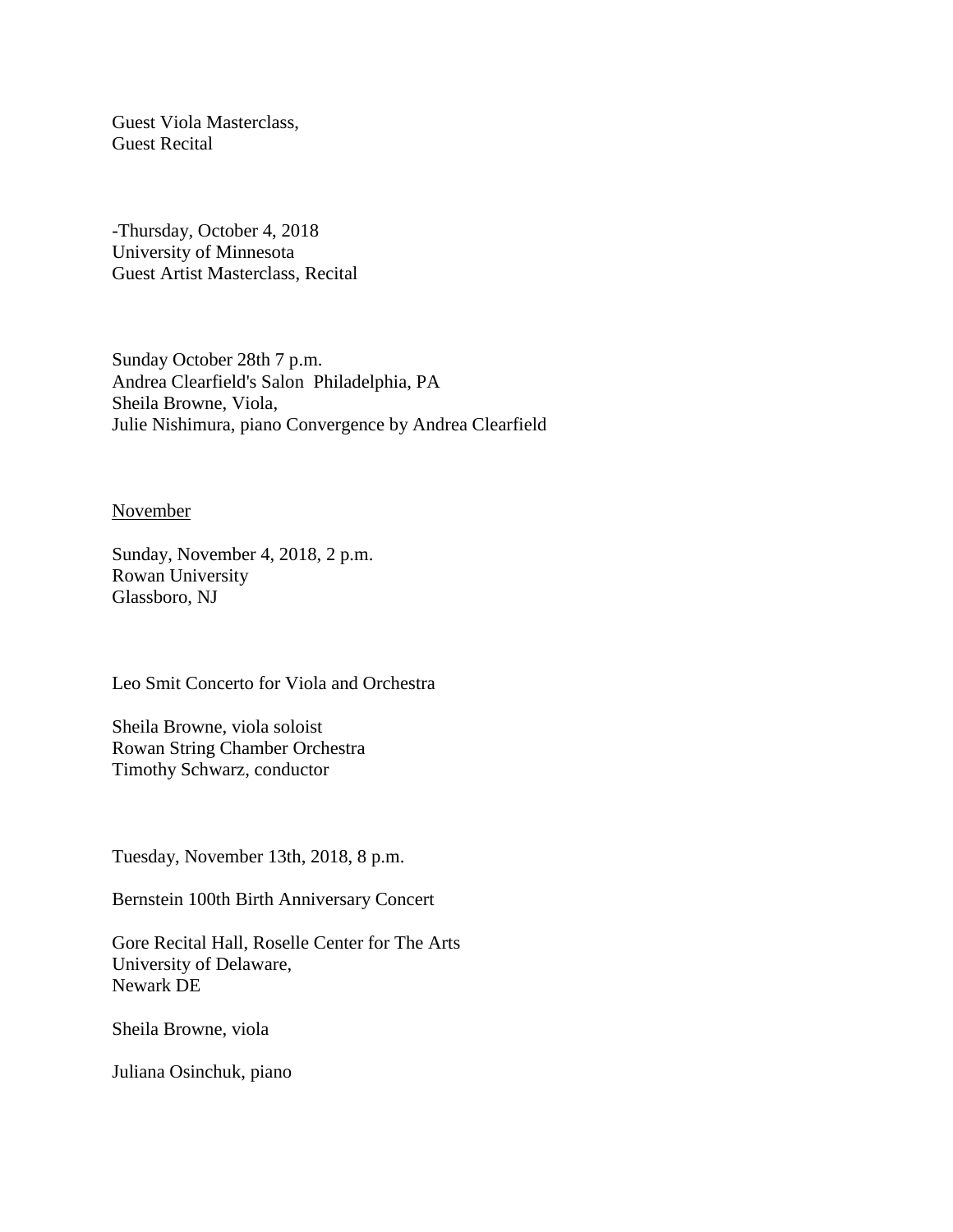## UD Events Calendar

Saturday, November 17th, 2018, 1-3 p.m.

Cleveland Institute of Music

Guest Artist Masterclass - Sheila Browne, viola

College students of Jeffrey Irvine and Lynne Ramsey

Sunday November 25th 2018, 2 p.m. Delaware Art Museum Wilmington, DE Taking Center Stage: Women Composers Then and Now

Sheila Browne, Viola Julie Nishimura, Piano

Works of Andrea Clearfield, Rebecca Clarke, Judith Shatin, Joan Tower

## December

Wednesday December 5th 2018, 8 p.m. Mitchell Hall, University of Delaware Newark, DE UD Wind Ensemble Conductor, Lauren Reynolds Masterworks of Paul Hindemith

Sheila Browne, Viola soloist: der Schwanendreher ( The Swan-Turner ) Paul Hindemith

UD Events Calendar

January 2019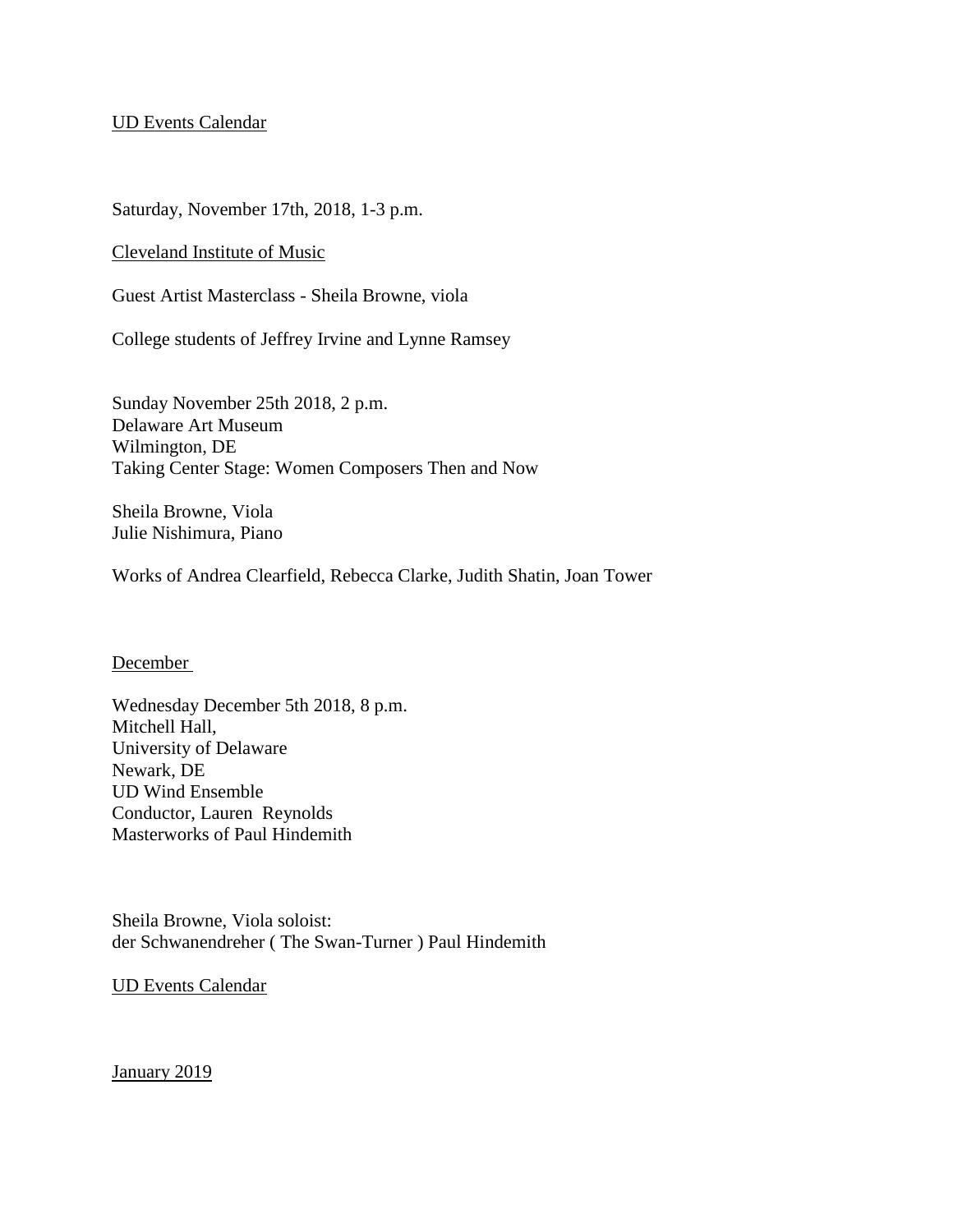Friday January 11th - Sunday, January 13th, 2019

Karen Tuttle Viola Workshop University of Delaware Center for the Fine Arts Newark, DE, USA

Director, Sheila Browne

Faculty Professors, performers: Sheila Browne Susan Dubois, Jeffrey Irvine, Michelle LaCourse, Karen Ritscher

Deadline: December 15, 2018

Friday, January 25th-Thursday, January 31st, 2019

Viva Viola Festival (Taiwan)

www.vivaviola.org - application deadline - December 31st 2018

Karen Tuttle Masterclass led by Sheila Browne, viola

**February** 

February 2-5, 2019

Tianjin Juilliard Masterclasses

Melbourne, Australia

Wednesday, February 20-23, 2019

Seoul National Conservatory Chamber Music Festival, Korea

Sunday, February 24th, 2019

Tianjin Juilliard auditions Seoul National Conservatory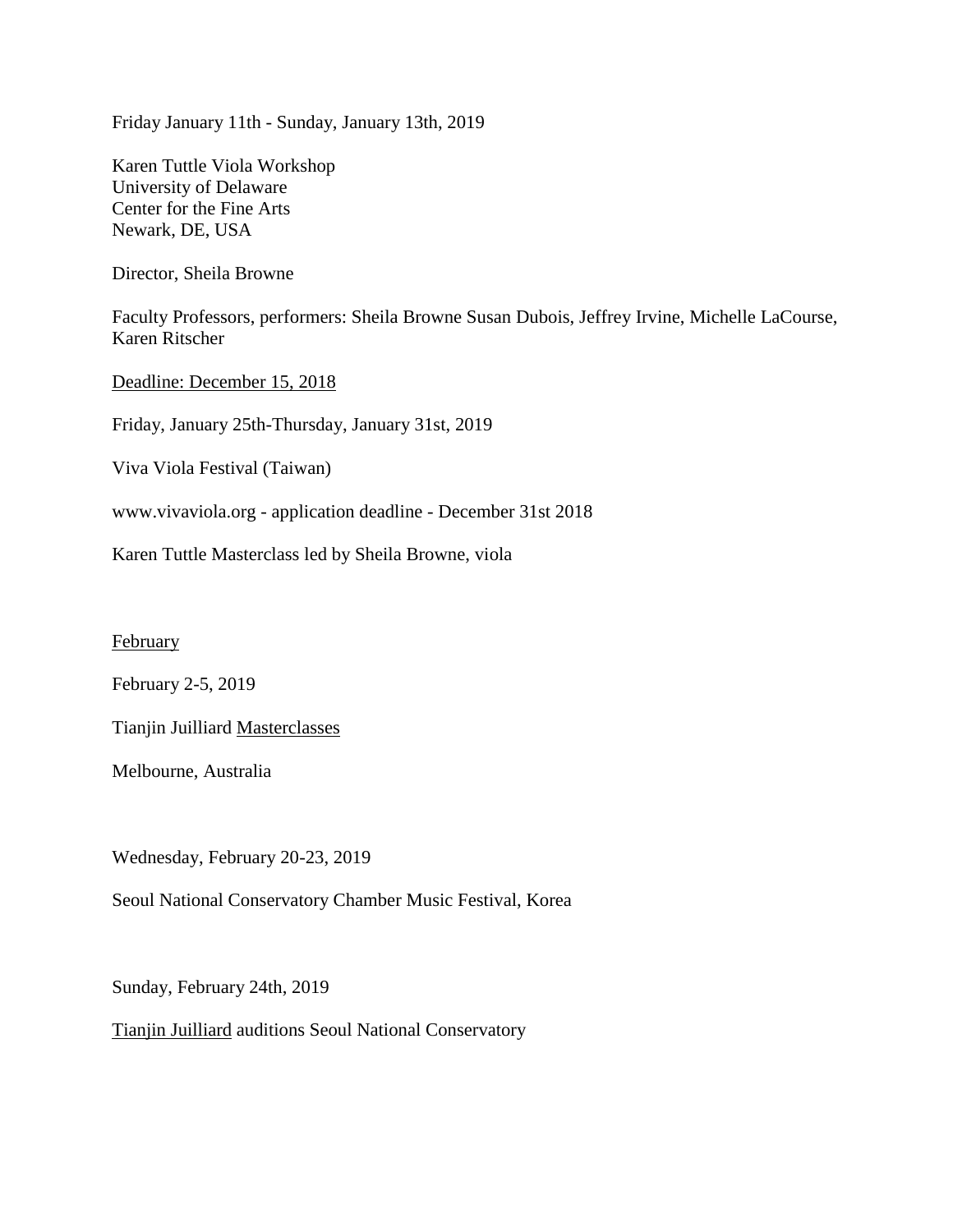Monday, February 25th 2019

Gore Recital Hall

University of Delaware

Newark DE

Faculty Recital

Chris Nichols, Clarinet Sheila Browne Viola, Julie Nishimura, piano

Works to include Rebecca Clarke

UD Events Calendar

Tianjin Juilliard Masterclasses in Europe

Thursday, February 28th, 2019

Conservatoire a rayonnement regional de Paris, France

## March

Tianjin Juilliard Masterclass

Sunday, March 3rd, 2019

Hans Eisler MusikHochschule

Berlin, Germany

Tianjin Juilliard Masterclass

Tuesday, March 5th, 2019

Steinway Hall

London, U.K.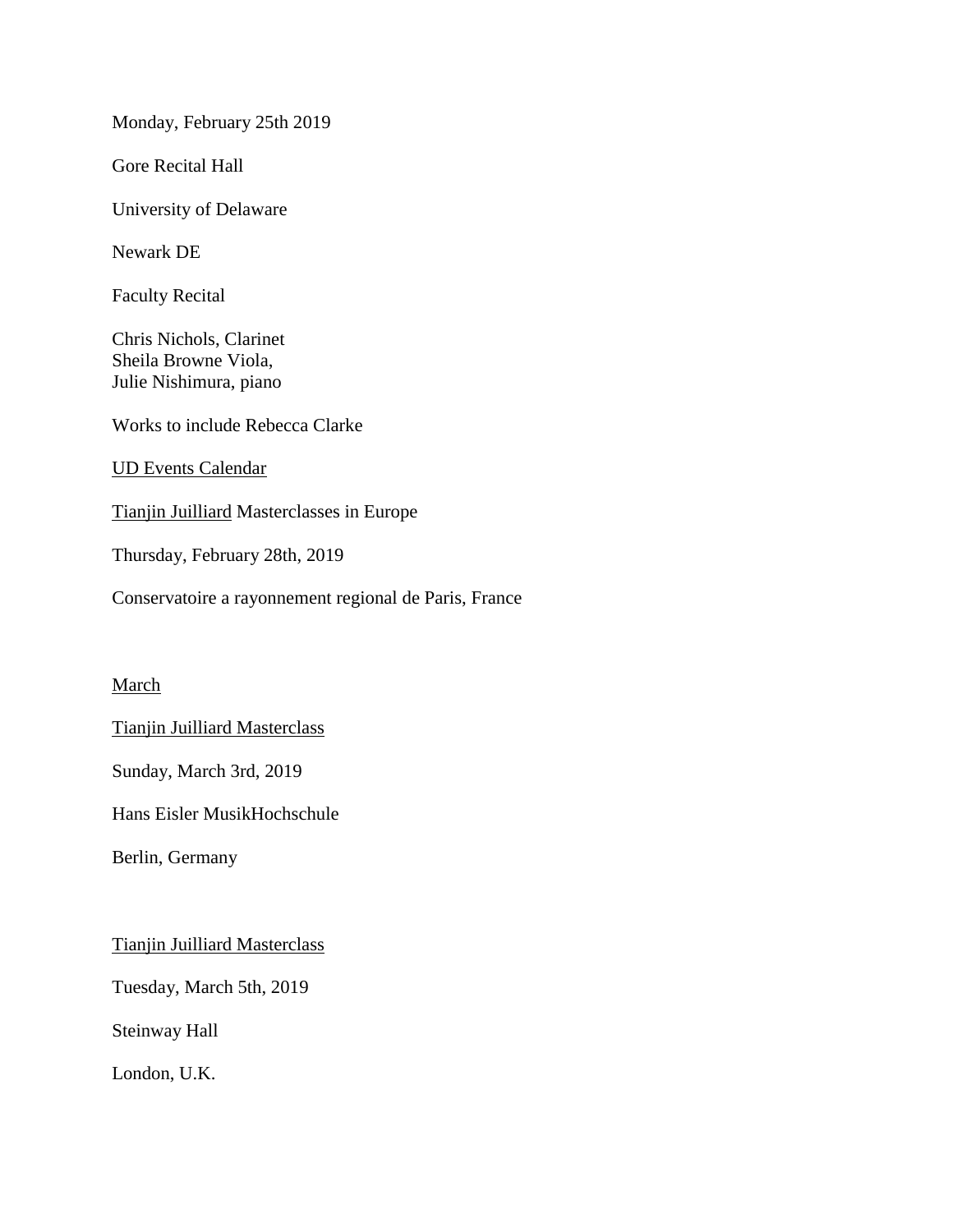Sunday, March 10th 2019 3 p.m.

Ethical Culture Society

Philadelphia, PA

Works of Andrea Clearfield

Performers to include: Sheila Browne, Viola Juliana Osinchuk, piano

Tianjin Juilliard

Friday, March 22-25, 2019

Tianjin Juilliard auditions in Beijing and Tianjin, China

## April

Tuesday April 16th 2019 8 p.m. Tiger Lily: Works by Women, African Americans and Latinos

University of Delaware Newark, DE

Rebecca Clarke Duo for clarinet and viola Chris Nichols, clarinet Sheila Browne, viola

UD Events Calendar

#### May

Saturday May 11th 2019, 3 p.m. Temple University Gifted Young Musicians Chamber **Orchestra** 50th Anniversary Season Holy Trinity Church, Rittenhouse Square, Philadelphia PA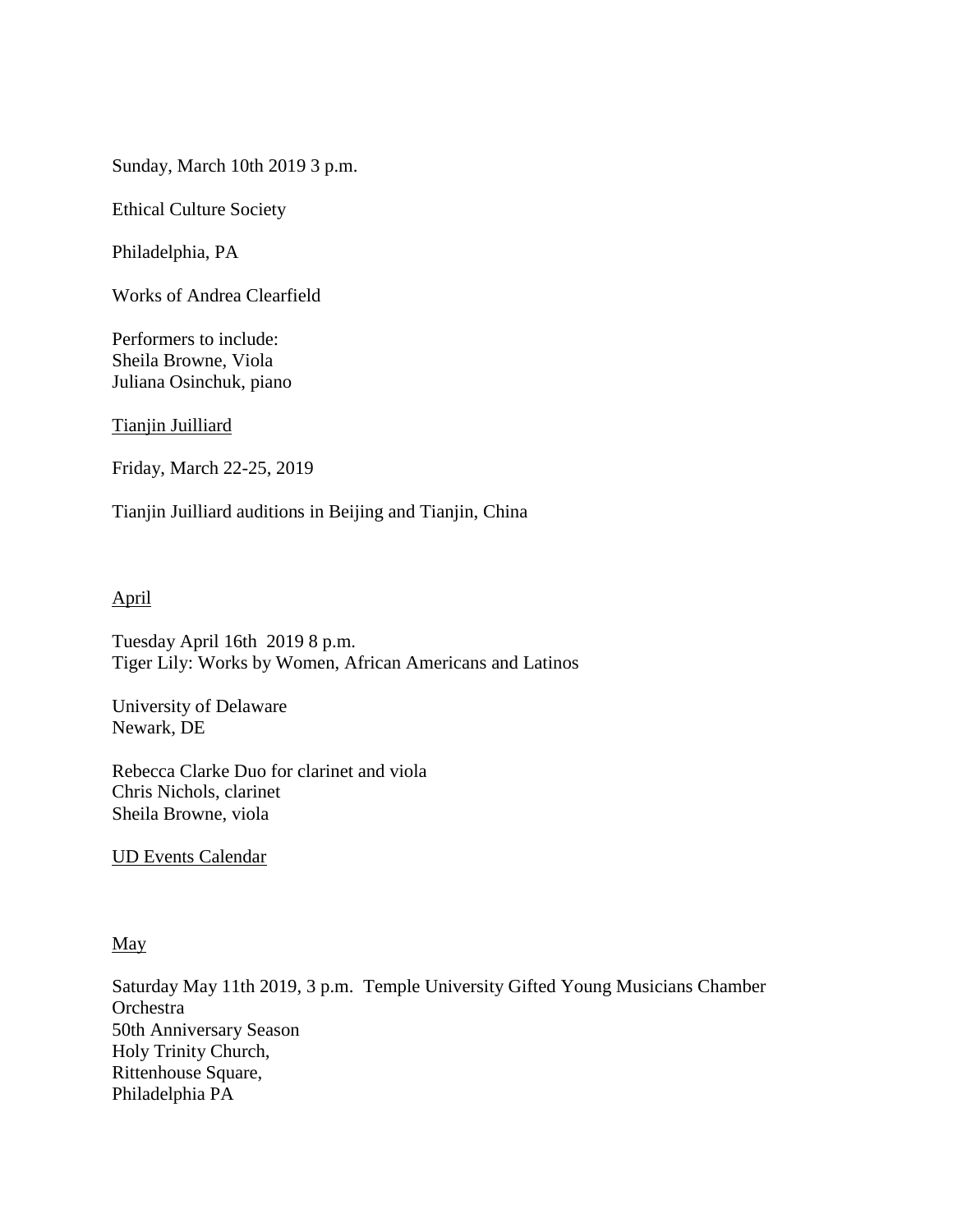Aaron Picht, conductor

Hummel Fantasie for Viola and Chamber Orchestra Sheila Browne, viola soloist

**June** 

Saturday, June 8th, 2019

Karen Tuttle and Max Aronoff Festival

Fairfax, Virginia

Wednesday June 12th - Sunday, June 16th Techne Music Festival Moravian College Bethlehem, PA

Timothy Schwartz, director and faculty violin, Sheila Browne faculty violist Larry Stomberg, faculty cellist

June 24-29, 2019

Green Mountain Chamber Music Festival

Saturday, July 7-13, 2019

Prague String Festival

Czech Republic

David Kalhous, director

Masterclasses focusing on Karen Tuttle taught by Sheila Browne, viola